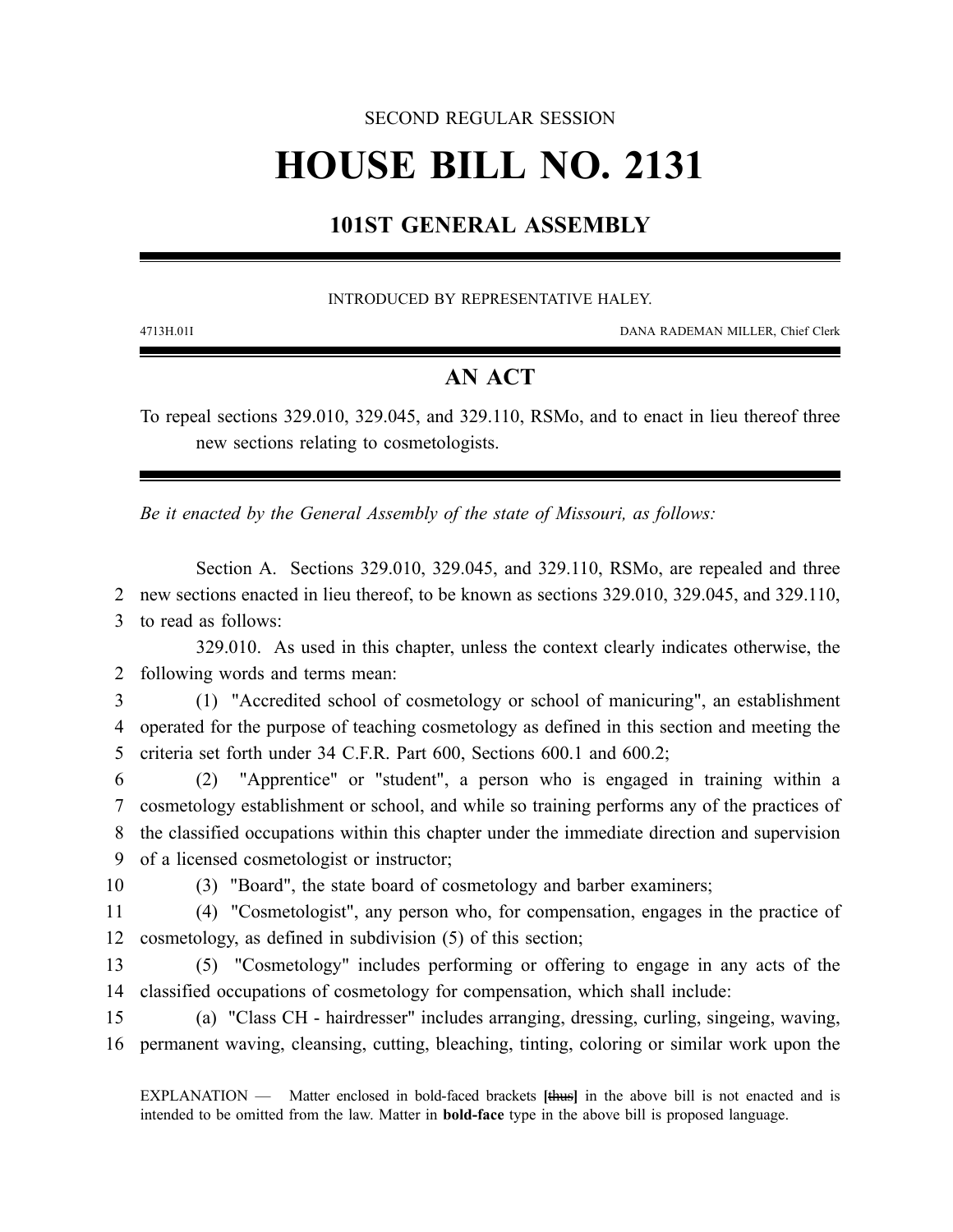#### HB 2131 2

 hair of any person by any means; or removing superfluous hair from the body of any person by means other than electricity, or any other means of arching or tinting eyebrows or tinting eyelashes. Class CH - hairdresser also includes any person who either with the person's hands or with mechanical or electrical apparatuses or appliances, or by the use of cosmetic preparations, antiseptics, tonics, lotions or creams engages for compensation in any one or any combination of the following: massaging, cleaning, stimulating, manipulating, exercising, beautifying or similar work upon the scalp, face, neck, arms or bust;

 (b) "Class MO - manicurist" includes cutting, trimming, polishing, coloring, tinting, cleaning or otherwise beautifying a person's fingernails, applying artificial fingernails, massaging, cleaning a person's hands and arms; pedicuring, which includes cutting, trimming, polishing, coloring, tinting, cleaning or otherwise beautifying a person's toenails, applying artificial toenails, massaging and cleaning a person's legs and feet;

 (c) "Class CA - hairdressing and manicuring" includes all practices of cosmetology, as defined in paragraphs (a) and (b) of this subdivision;

 (d) "Class E - estheticians" includes the use of mechanical, electrical apparatuses or appliances, or by the use of cosmetic preparations, antiseptics, tonics, lotions or creams, not to exceed ten percent phenol, engages for compensation, either directly or indirectly, in any one, or any combination, of the following practices: massaging, cleansing, stimulating, manipulating, exercising, beautifying or similar work upon the scalp, face, neck, ears, arms, hands, bust, torso, legs or feet and removing superfluous hair by means other than electric needle or any other means of arching or tinting eyebrows or tinting eyelashes, of any person;

 (6) "Cosmetology establishment", that part of any building wherein or whereupon any of the classified occupations are **regularly** practiced including any space rented within a licensed establishment by a person licensed under this chapter, for the purpose of **regularly** rendering cosmetology services**. The term "cosmetology establishment" shall not include any place in which cosmetology services are provided on only an occasional basis or for only one client**;

 (7) "Cross-over license", a license that is issued to any person who has met the licensure and examination requirements for both barbering and cosmetology;

 (8) "Hair braider", any person who, for compensation, engages in the practice of hair braiding;

 (9) "Hair braiding", in accordance with the requirements of section 329.275, the use of techniques that result in tension on hair strands or roots by twisting, wrapping, waving, extending, locking, or braiding of the hair by hand or mechanical device, but does not include the application of dyes, reactive chemicals, or other preparations to alter the color of the hair or to straighten, curl, or alter the structure of the hair;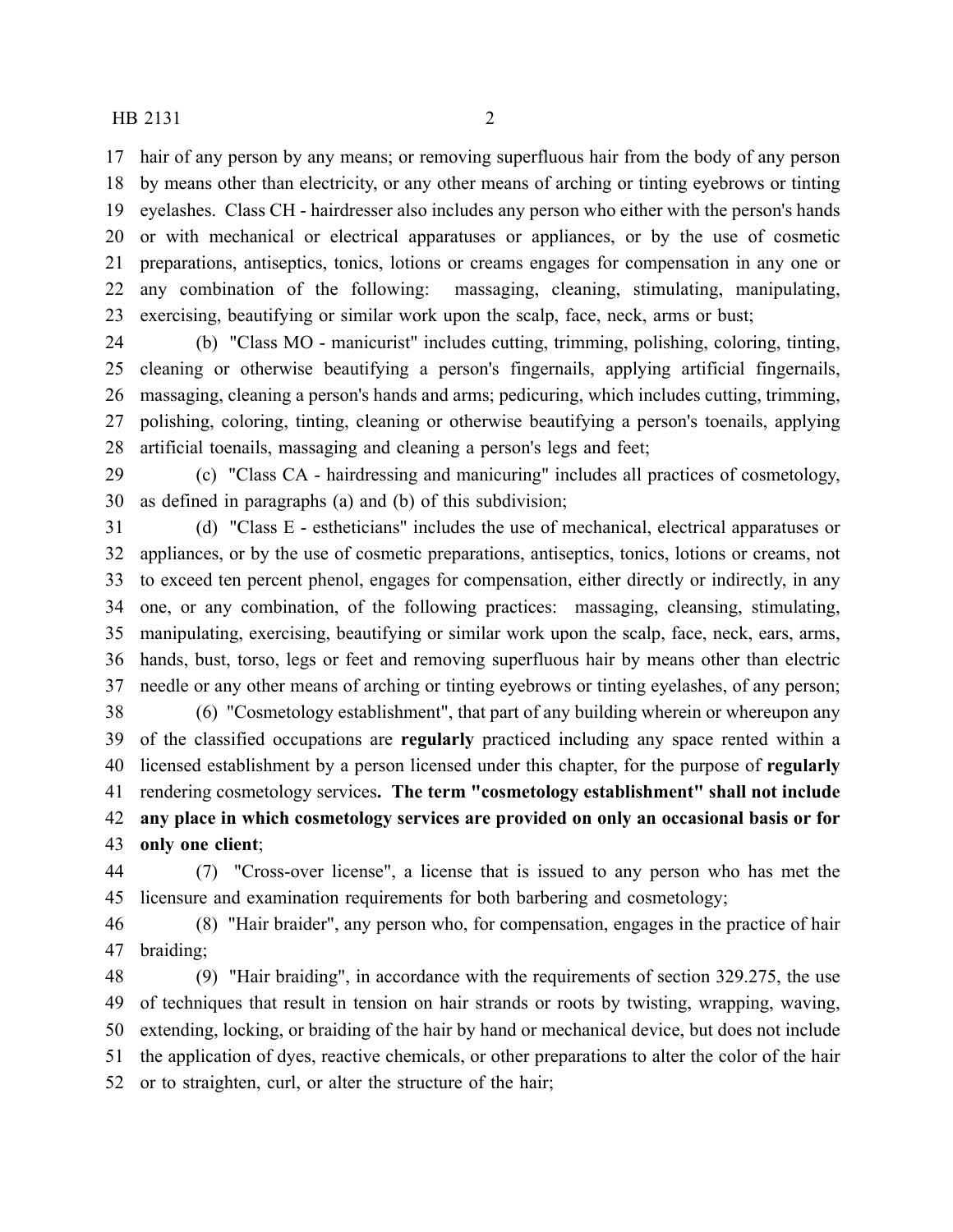$HB 2131$  3

 (10) "Hairdresser", any person who, for compensation, engages in the practice of cosmetology as defined in paragraph (a) of subdivision (5) of this section;

 (11) "Instructor", any person who is licensed to teach cosmetology or any practices of cosmetology pursuant to this chapter;

 (12) "Manicurist", any person who, for compensation, engages in any or all of the practices in paragraph (b) of subdivision (5) of this section;

 (13) "Parental consent", the written informed consent of a minor's parent or legal guardian that must be obtained prior to providing body waxing on or near the genitalia;

 (14) "School of cosmetology" or "school of manicuring", an establishment operated for the purpose of teaching cosmetology as defined in subdivision (5) of this section.

329.045. 1. Every **cosmetology** establishment **[**in which the occupation of cosmetology is practiced**]** shall be required to obtain a license from the board. Every establishment required to be licensed shall pay to the board an establishment fee for the first three licensed cosmetologists esthetician and/or manicurists, and/or apprentices and an additional fee for each additional licensee. The fee shall be due and payable on the renewal date and, if the fee remains unpaid thereafter, there shall be a late fee in addition to the regular establishment fee or, if a new establishment opens any time during the licensing period and does not register before opening, there shall be a delinquent fee in addition to the regular establishment fee. The license shall be kept posted in plain view within the establishment at all times.

 2. A new license shall be obtained for a cosmetology establishment within forty-five days when the establishment changes ownership or location. The state inspector shall inspect the sanitary conditions required for licensure for an establishment that has changed ownership or location without requiring the owner to close business or deviate in any way from the establishment's regular hours of operation.

329.110. 1. If an applicant for examination for cosmetology passes the examination to the satisfaction of the board and has paid the fee required and complied with the requirements pertaining to this chapter, the board shall cause to be issued a license to that effect. The license shall be evidence that the person to whom it is issued is entitled to engage in the practices, occupation or occupations stipulated therein as prescribed in this chapter. The license shall be conspicuously displayed in his or her principal office, place of business, or employment.

 2. Whenever anyone who has been licensed in accordance with this chapter practices any of the occupations authorized in this chapter outside of or away from the person's principal office, place of business, or employment, he or she shall deliver to each person in his or her care a certificate of identification. This certificate shall contain his or her signature,